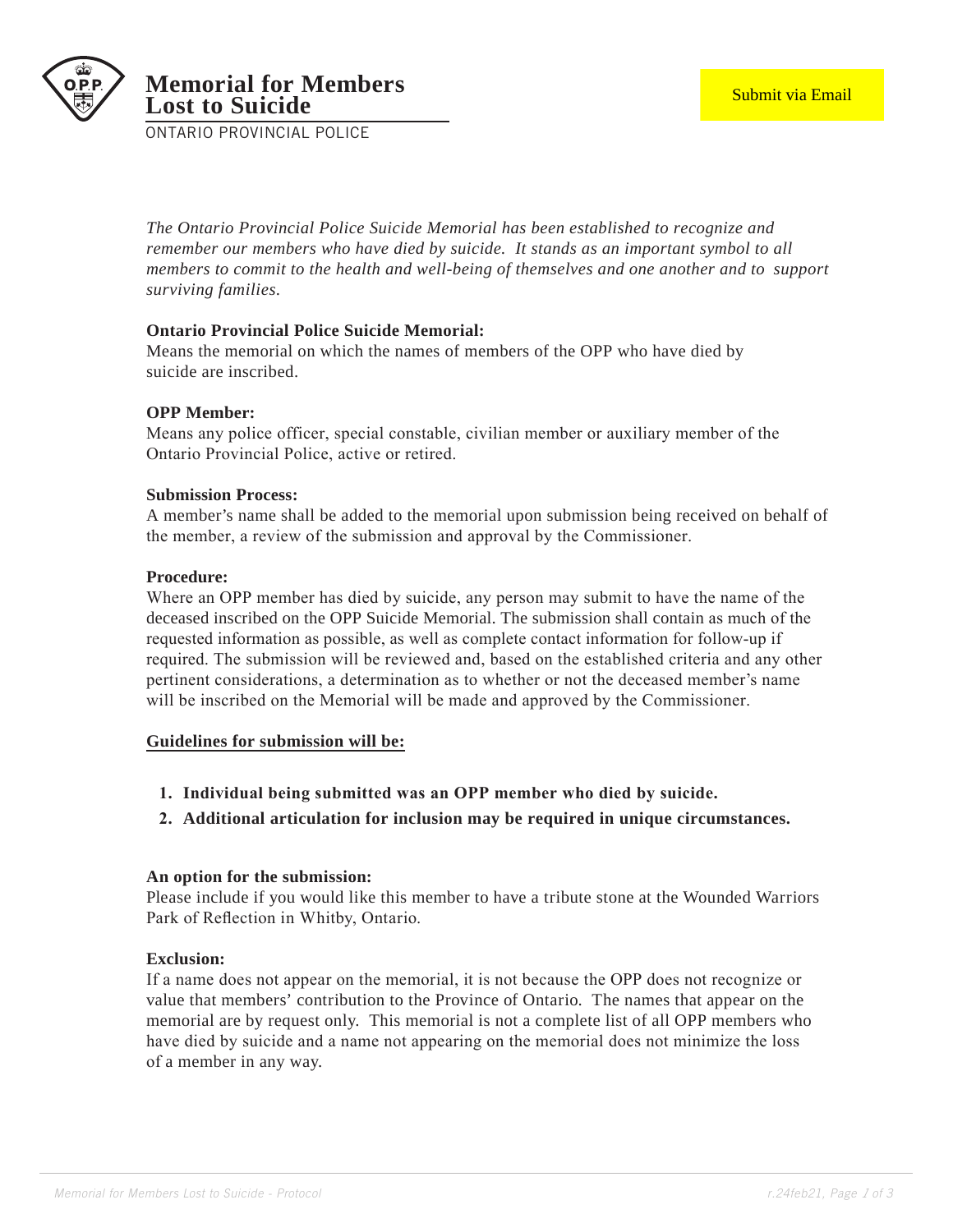

## *TIP: When completing this form, save it to your computer and use the saved copy to complete & send.*

#### *\*Please see the above protocol or call 844-677-9409 for assistance in completing this form.\**

Completed submission forms can be submitted by email using the link at the top of Page 1.

# **DECEASED MEMBER INFORMATION**

**Deceased Member's Full Name: Deceased Member's Badge or ID Number: Deceased Member's Rank/Title: Deceased Member's Date of Hire: Deceased Member's Date of Birth: Deceased Member's Date of Death: Deceased Member's Work Location at Date of Death or Retirement/Departure from OPP: Exact Name to be Recorded on the Memorial:**

# **APPLICANT INFORMATION**

| Name of Applicant:                   |    |    |    |
|--------------------------------------|----|----|----|
| <b>Applicant Relation to Member:</b> |    |    |    |
| <b>Applicant Mailing Address:</b>    |    |    |    |
| <b>Applicant Phone Numbers:</b>      | Н: | W: | C: |
| <b>Applicant E-mail:</b>             |    |    |    |